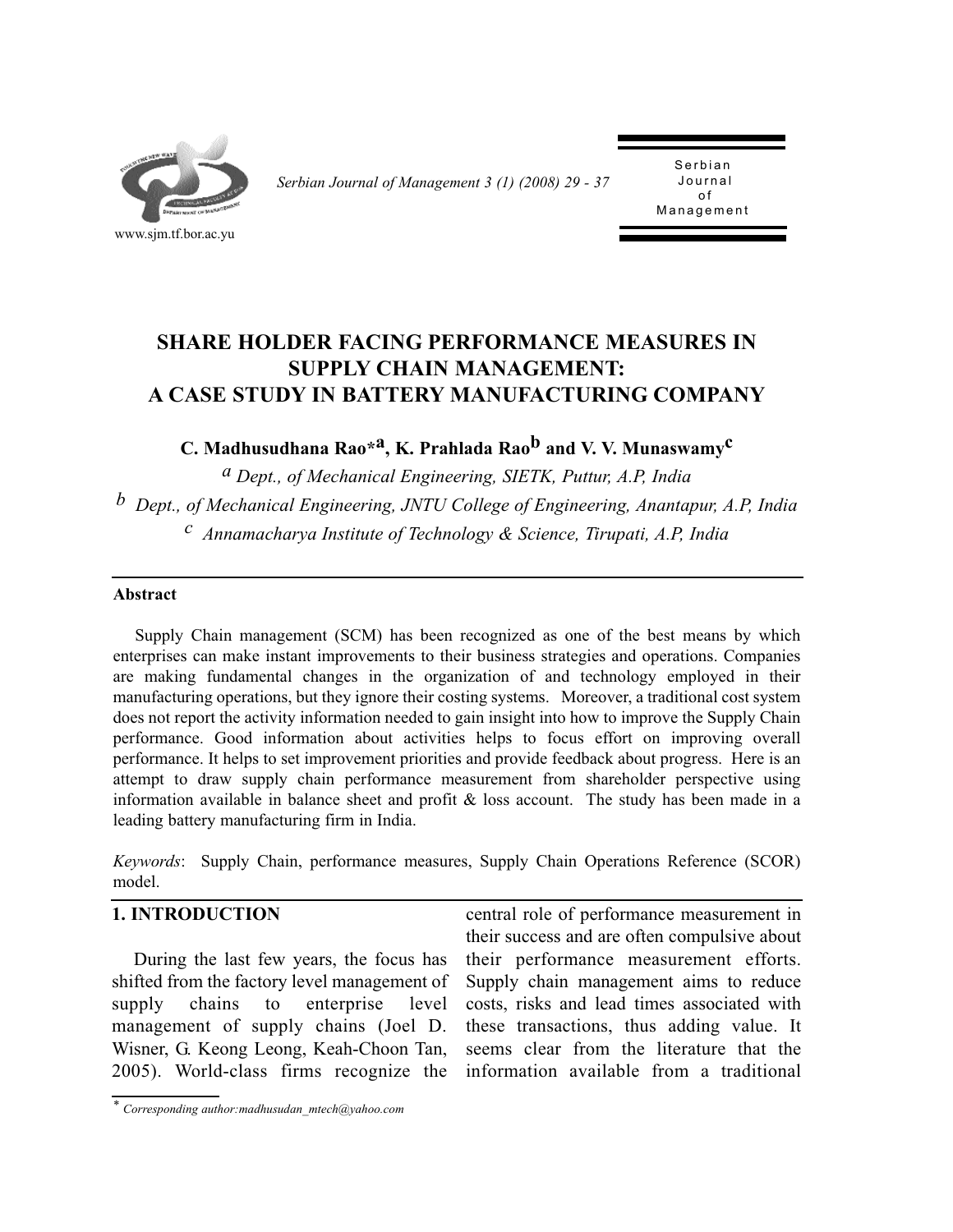costing system is not sufficient for the continuous improvement programs that are essential to competitiveness in rapidly changing market environments. Generally, the balance sheet and profit & loss account of any firm will provide raw information showing net profit/loss after all deductions. Here, we made an attempt to calculate some performance measures that reflects the total supply chain management effectiveness of the firm from stake holder's point of view. The calculations are very simple and are represented as percentages, which can be clearly understood by stakeholders. At the same time, these figures provide some basis for management to continuously improve its supply chain performance. By continually monitoring some of these measures, management can take better decisions regarding financial commitments. This also

provides basis for improved inventory control, asset utilization, financial leverage, productivity and so on.

#### **2. LITERATURE REVIEW**

The supply chain or the successive stages of production for a firm will vary by firm and industry. The stages are sometimes referred to as the value chain and thus use is made of such terms as supply chain management or value (sometimes value added) chain management (Christopher Maule, 2006). In e-commerce era, companies can build up supply chain relationship via internet technologies. Facing the severe global competition, how companies sustain in volatile relations becomes an essential supply chain management issue. Among

*Table 1: The scor card template-Share holder facing performance measures.*

| S.No | Level-1 performance<br>measure | Working definition                                                                                                                                                                                         |
|------|--------------------------------|------------------------------------------------------------------------------------------------------------------------------------------------------------------------------------------------------------|
| 1.   | Gross margin                   | It is calculated by subtracting cost of goods from Revenue and is often<br>expressed as % of remaining dollars to sales.                                                                                   |
| 2.   | Operating Income               | It is calculated by subtracting cost of goods and sales, general and<br>administrative (SG&A) expenses from revenue and often expressed as % of<br>remaining dollars to sales.                             |
| 3.   |                                | It is calculated by subtracting cost of goods, sales, general and administrative<br>Net Operating Income (SG&A) expenses and taxes from revenue and often expressed as % of<br>remaining dollars to sales. |
| 4.   | Economic Profit                | It is calculated by subtracting cost of goods, sales, general and administrative<br>(SG&A) expenses, taxes and cost of capital from revenue and often expressed<br>as % of remaining dollars to sales.     |
| 5.   | Return On Assets               | It is calculated by dividing Net Operating Income by Total Net Assets.                                                                                                                                     |
| 6.   | Return On Sales                | It is calculated by dividing Net Operating Income by Total Revenue.                                                                                                                                        |
| 7.   | Return On Investment           | It is calculated by dividing Net Operating Income by Total Invested capital.                                                                                                                               |
| 8.   | Earnings Per Share             | It is the adjusted income available divided by diluted weighted average shares<br>outstanding.                                                                                                             |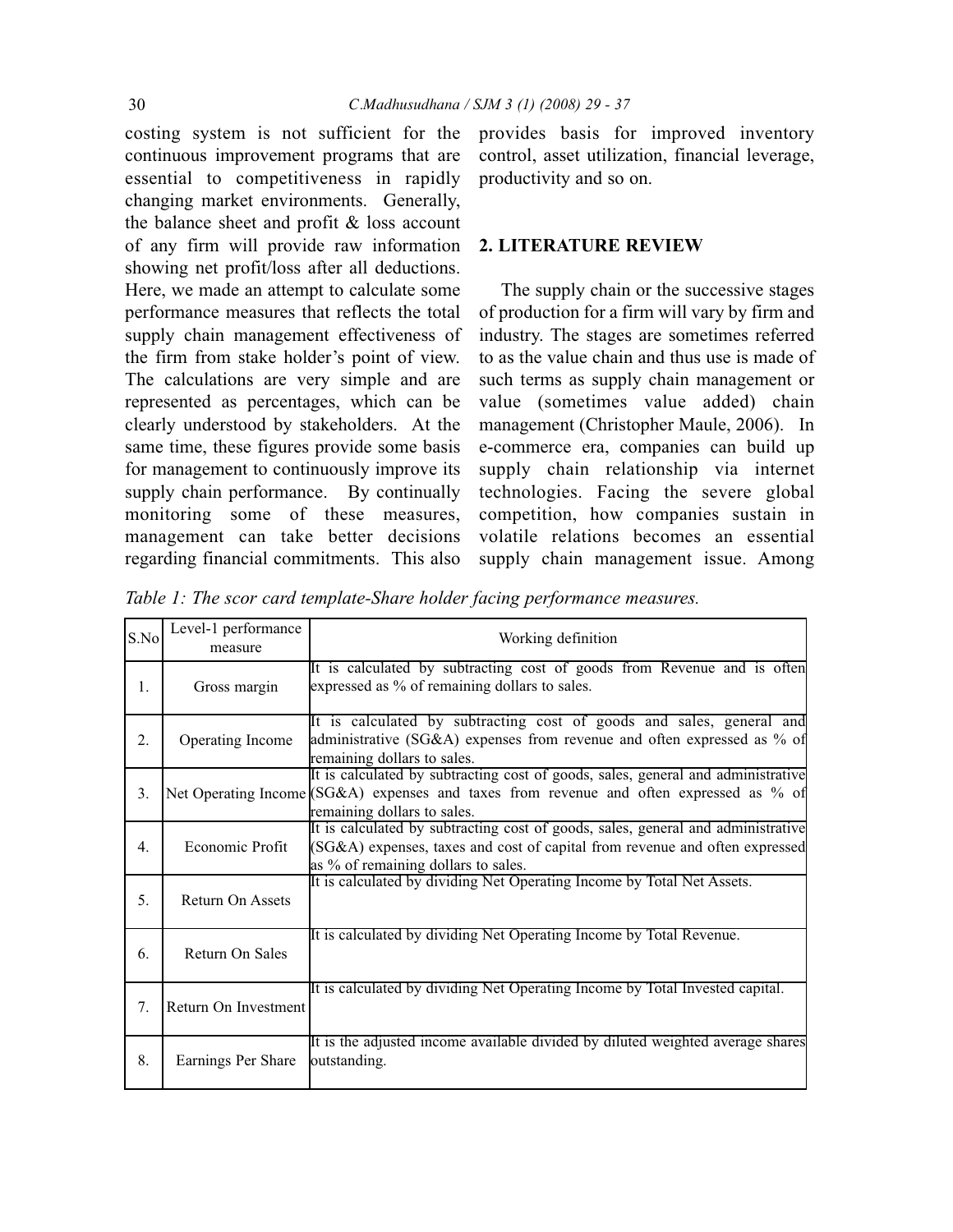literatures in exploring the individual effects of trust, switching cost, and information sharing on supply chain performance, the interactive effects of these factors have not being investigated yet (Fu-ren Lin, Yi-Pong Lo, Yu-Wei Sung, 2006). Recent developments in supply chain management information systems have greatly increased the ability of firms to integrate processes, systems, and information with their supply chain partners (Tim Mc Laren, 2006). The level of supply chain integration was measured for each dimension by having respondents from each case choose the statement that best describes their case's current situation. Each statement corresponded to the Functional Focus, Internal Integration, Linked Network, and Integrated Network levels of supply chain integration (Chopra, S. and Meindl, P., 2001). The performance of a supply chain can be evaluated in many ways, e.g., higher flexibility, customer orientation, customization, and better cost-effectiveness (Martin Smits, Willem-Jan van den Heuvel, Wim Huisman (2006).

In recent years, organizational performance measurement and metrics have received much attention from researchers and practitioners. The role of these measures and metrics in the success of an organization cannot be overstated because they affect strategic, tactical and operational planning and control. Performance measurement and metrics have an important role to play in setting objectives, evaluating performance, and determining future courses of actions (A. Gunasekaran, C. Patel, Ronald E. McGaughey, 2004).

One of the more recognized methods for integrating supply chains and measuring their performance is Supply Chain Operations Reference (SCOR) model

developed in 1996 by the Supply Chain Council, a non profit global organization.(Joel D. Wisner, G. Keong Leong and Keah-Choon Tan, 2005) This organization has provided performance attributes relative to customer, organization and share holder. In this paper, we made an attempt to measure the share holder facing performance measures taking the attributes from "The SCOR card Template" (Supply Chain Technology news, March, 2002).

Conventionally, the performance of any firm is in general assessed in terms of production quantities, sales volume and profit after tax, book value of share and earnings per share etc. The annual reports of the firms provide the information about the above in the form of comparative statement showing performance in past few years. But this raw information is not sufficient to assess the supply chain performance of the firm. Now a day, the need arose that the firms should follow Activity Based Costing (ABC) systems to express the performance indicators so that its performance can be assessed and necessary steps could be taken to improve the performance (A.Gunasekaran, et al, 2005).

### **3. PRESENT SYSTEM**

The company produces Industrial and automotive batteries and supplies to various sectors like telecom, railways, power controls and exports. The company has adapted and partially implemented supply chain strategy for the past two years. The company has not totally integrated its supply chain activities. They are concentrating on few measures such as inventory number of days (RM, WIP and FG), percentage of non moving inventory to total inventory,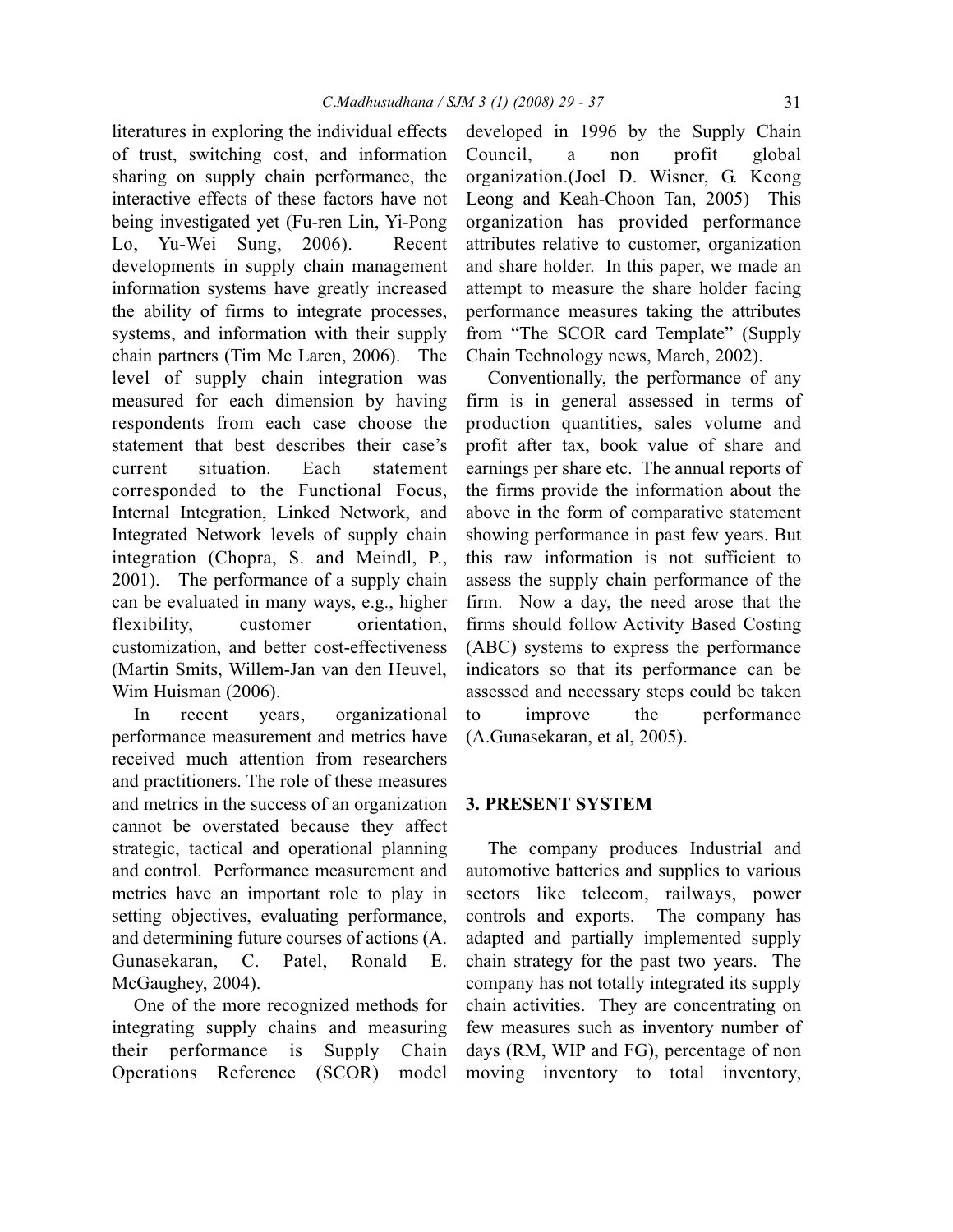| Table - 2: SUPPLY CHAIN PERFORMANCE MEASUREMENT (SHARE HOLDER FACING) |                                |               |               |               |               |               |                  |                  |
|-----------------------------------------------------------------------|--------------------------------|---------------|---------------|---------------|---------------|---------------|------------------|------------------|
| COMPARATIVE STATEMENT FOR YEARS 2001 - 2007 (figures in rupees)       |                                |               |               |               |               |               |                  |                  |
|                                                                       |                                | Year ended    | Year ended    | Y ear ended   | Y ear ended   | Year ended    | Year ended       | Year ended       |
| S1<br>No                                                              | Particulars                    | 31-03-2001    | 31-03-2002    | 31-03-2003    | 31-03-2004    | 31-03-2005    | 31-03-2006       | 31-03-2007       |
| $\mathbf{1}$                                                          | Net Sales                      | 1,550,126,420 | 1,882,197,254 | 1,736,532,458 | 1,759,017,304 | 2,368,057,275 | 3,918,558,196    | 6, 139, 861, 593 |
| $\mathbf{z}$                                                          | Cost of Goods Sold             | 1,138,770,578 | 1,478,594,148 | 1,287,612,678 | 1.323,570,460 | 1,974,090,758 | 3,065,262,755    | 4,674,262,142    |
| 3                                                                     | Gross Profit                   | 411,355,842   | 403,603,106   | 448,919,780   | 435,446,844   | 393,966,517   | 853, 295, 441    | 1,465,599,451    |
| $\overline{4}$                                                        | GP as % of Net sales           | 26.54         | 21.44         | 25.85         | 24.76         | 16.64         | 21.77            | 23.87            |
| 5                                                                     | Operating Income               | 170,180,904   | 122,196,445   | 81,948,246    | -39,428,691   | 3,200,315     | 271,743,852      | 646,360,149      |
| 6                                                                     | OI as % of Net sales           | 10.98         | 6.49          | 4.72          | $\circ$       | 0.14          | 6.93             | 10.53            |
| $\overline{7}$                                                        | Earnings Before Interest & Tax | 231,062,203   | 181,698,164   | 111,789,130   | 2,152,902     | 66,243,764    | 345,262,289      | 744,098,953      |
| 8                                                                     | EBIT as% of Net sales          | 14.9          | 9.65          | 6.44          | 0.12          | 2.8           | 8.81             | 12.12            |
| $\mathcal{P}$                                                         | Net Operating Income           | 201,241,636   | 116,579,781   | 68,458,306    | 4,531,162     | 17,433,171    | 210,263,796      | 502,549,080      |
| 10                                                                    | NOI as % of Net sales          | 12.98         | 6.19          | 3.94          | 0.26          | 0.74          | 5.36             | 8.18             |
| 11                                                                    | Economic Profit                | 195,777,055   | 109,909,135   | 64,680,493    | 2,776,827     | 15,984,744    | 196,828,281      | 471,624,787      |
| 12                                                                    | EP as % of Net sales           | 12.63         | 5.84          | 3.72          | 0.16          | 0.68          | 5.02             | 7.68             |
| 13                                                                    | Net Fixed Assets               | 746,159,247   | 1,094,716,045 | 1,087,119,186 | 1,001,400,993 | 961, 523, 483 | 1,091,696,676    | 1,629,972,178    |
| 14                                                                    | Net Current Assets             | 926,104,338   | 656,859,207   | 703,253,087   | 829,536,977   | 973,684,231   | 1,099,700,330    | 2,187,920,684    |
| 15                                                                    | Total Net Assets               | 1,672,263,585 | 1,751,575,252 | 1,790,372,273 | 1,830,937,970 | 1,935,207,714 | 2, 191, 397, 006 | 3,817,892,862    |
| 16                                                                    | Return On Assets               | 12            | 6.66          | 3.82          | 0.25          | 0.9           | 9.59             | 13.16            |
| 17                                                                    | Total Revenue                  | 1,611,007,719 | 1,941,698,973 | 1,766,373,342 | 1,800,598,897 | 2,431,100,724 | 3,992,076,633    | 6,237,600,397    |
| 18                                                                    | Return On Sales                | 12.49         | 6             | 3.87          | 0.25          | 0.72          | 5.26             | 8.06             |
| 19                                                                    | Return On Investment           | 10.77         | 5.86          | 3.38          | 0.22          | 0.8           | 8.37             | 12.63            |
| 20                                                                    | Earnings per share             | 19.64         | 16            | 6.5           | 1.22          | 7.63          | 20.94            | 41.31            |

*Table 2: Supply chain performance measurement (SHARE HOLDER FACING)*

inventory turn over ratio, percentage of order fulfillment from suppliers, percentage of order package distribution, percentage release of MPS on time, percentage production compliance and percentage delivery compliance. The firm is trying to implement some more performance measures as a part of its Continuous Improvement Program (CIP). So far the firm has not focused especially on share holder facing performance measures; we made an attempt to estimate its past performance to provide guidelines for future developments in the corresponding aspects.

### **4. METHODOLOGY**

By collecting the data regarding various

cost elements from annual reports of previous years, financial analysis has been made using the following standard financial ratios and relations (Financial Management, I.M.Pandey, 2000) & SCOR Card Template (Supply Chain technology News, March, 2002).

1. Net sales = Gross sales – Excise duty on sales

2. Cost of goods sold  $=$  Direct material cost + Direct labor Cost + Manufacturing expenses + depreciation + Duties and taxes on raw materials purchased

3. Gross Profit  $=$  Net sales  $-$  Cost of goods sold

4. Operating Income = Gross Profit – Selling, General and Administrative expenses

5. Earnings Before Interest and Taxes =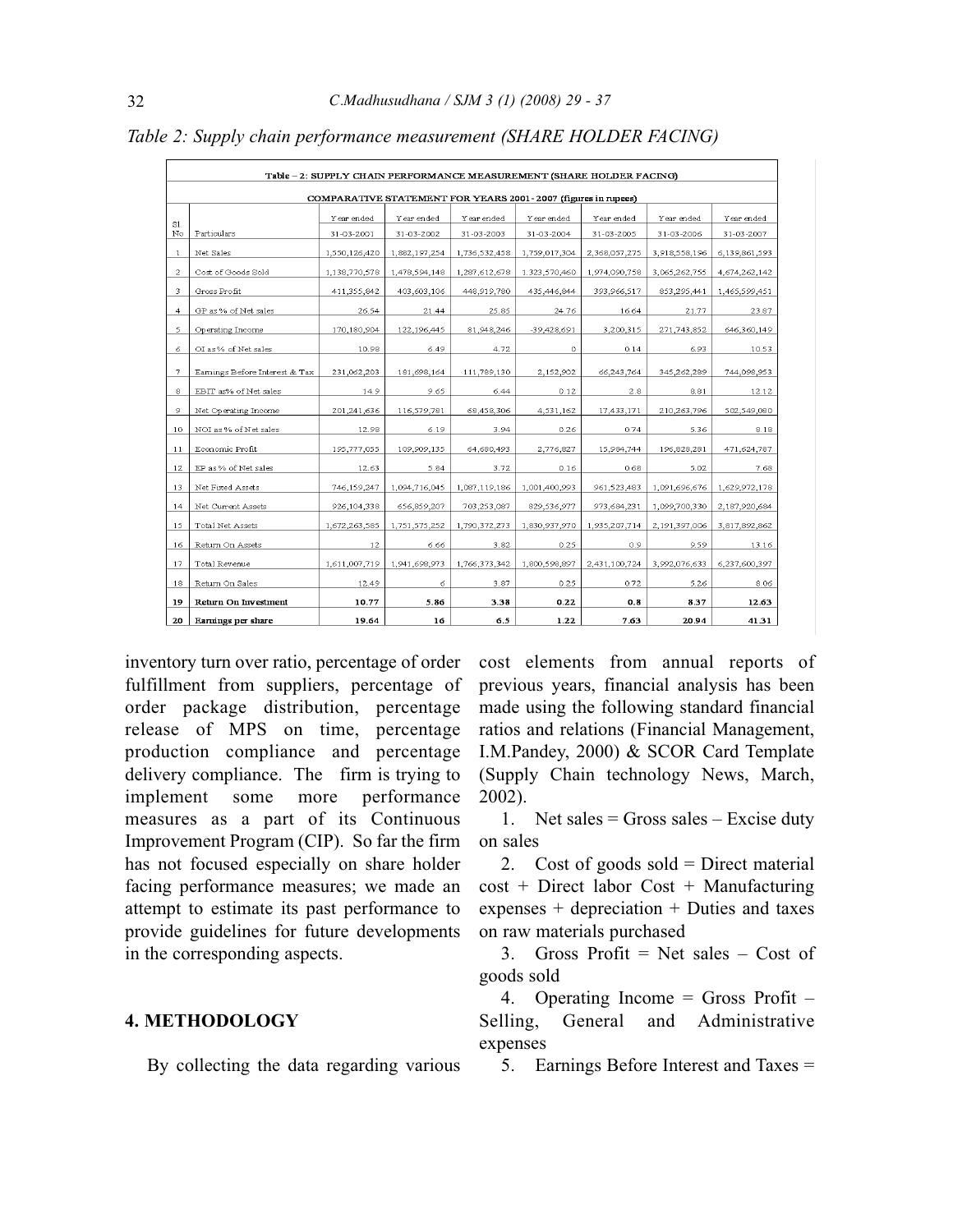| Operating Income $+$ Other Income        | 11. Total Revenue = Net sales + Other                                       |  |  |  |  |
|------------------------------------------|-----------------------------------------------------------------------------|--|--|--|--|
| 6. Net Operating Income $=$ Earnings     | Income                                                                      |  |  |  |  |
| Before Interest and Taxes – Taxes        | 12. Return on Sales $=$ Net Operating                                       |  |  |  |  |
| 7. Economic Profit $=$ Net Operating     | Income / Total Revenue                                                      |  |  |  |  |
| Income – Interest on capital             | 13. Return on Investment $=$ Net                                            |  |  |  |  |
|                                          | 8. Net Fixed Assets = Net Block + Operating Income / Total Invested Capital |  |  |  |  |
| Capital Work In Progress                 | The performance measures are calculated                                     |  |  |  |  |
| 9. Total Net Assets = Net Fixed Assets + | using above relations and the results are                                   |  |  |  |  |
| <b>Net Current Assets</b>                | shown in the Table 2.                                                       |  |  |  |  |
| 10. Return on Assets $=$ Net Operating   |                                                                             |  |  |  |  |
| Income / Total Net Assets                |                                                                             |  |  |  |  |
|                                          |                                                                             |  |  |  |  |

# **5. GRAPHS**

The graphs of the above performance metrics show how the values of particular measure are changing with time.



*Figure 1. Gross Profit as % of Net Sales*



*Figure 2. Operating income as % of Net Sales*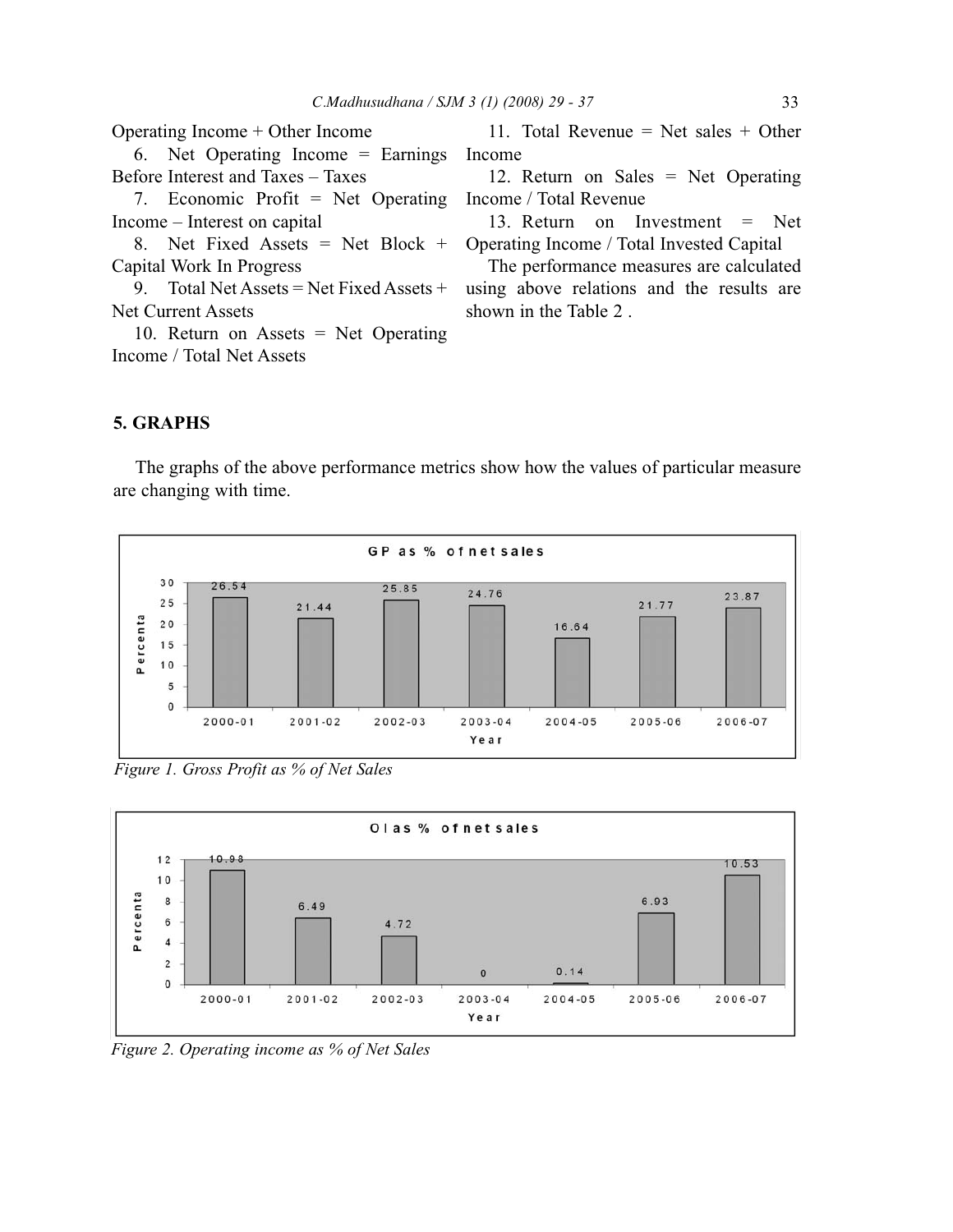

*Figure 3. EBIT as % of Net Sales*



*Figure 4. Net Operating Income as % of Net Sales*



*Figure 5. Economic Profit as % of Net Sales*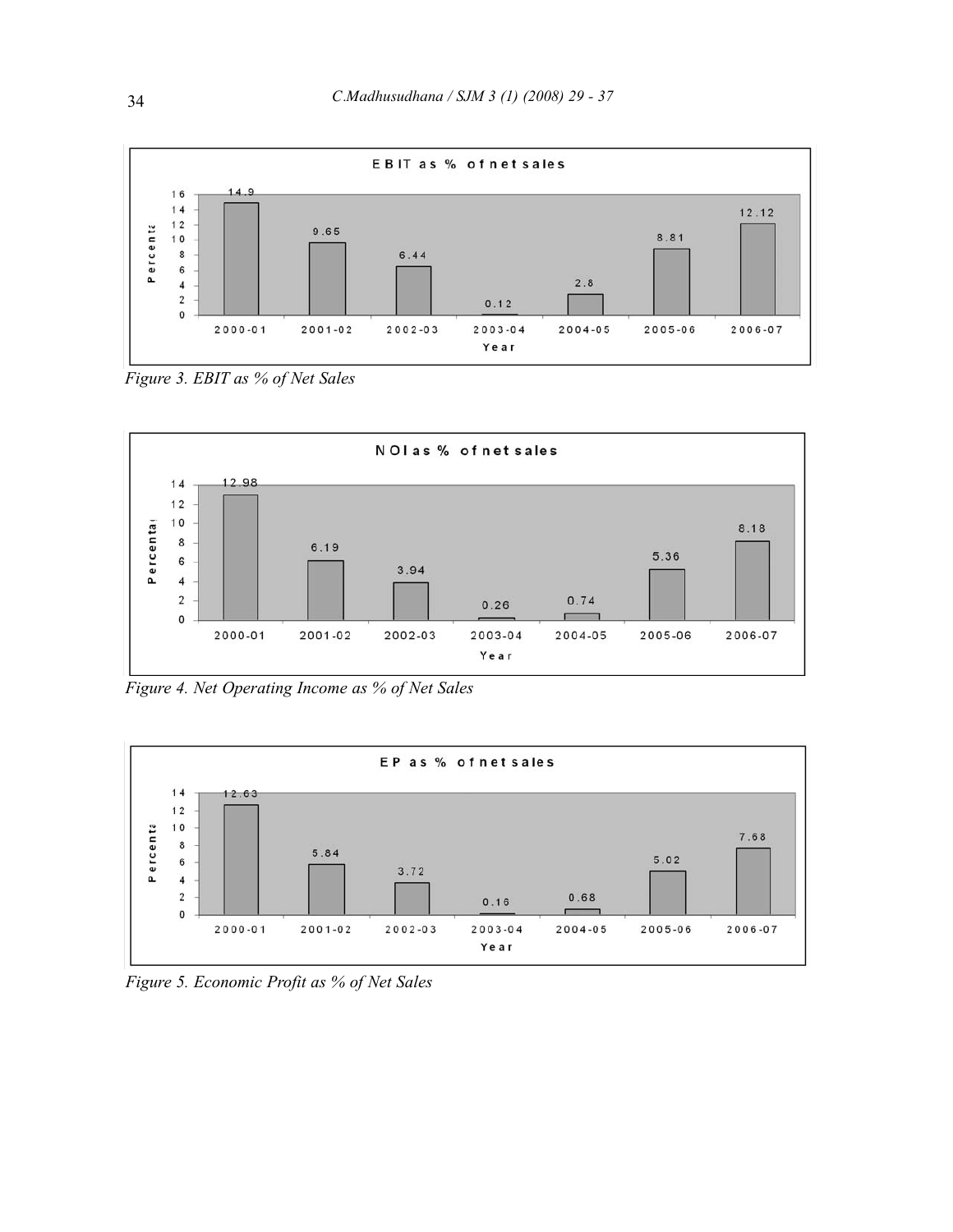

*Figure 6. Return on Assets as % of Net Sales*



*Figure 7. Return on Investment as % of Net Sales*



*Figure 8. Earnings per share*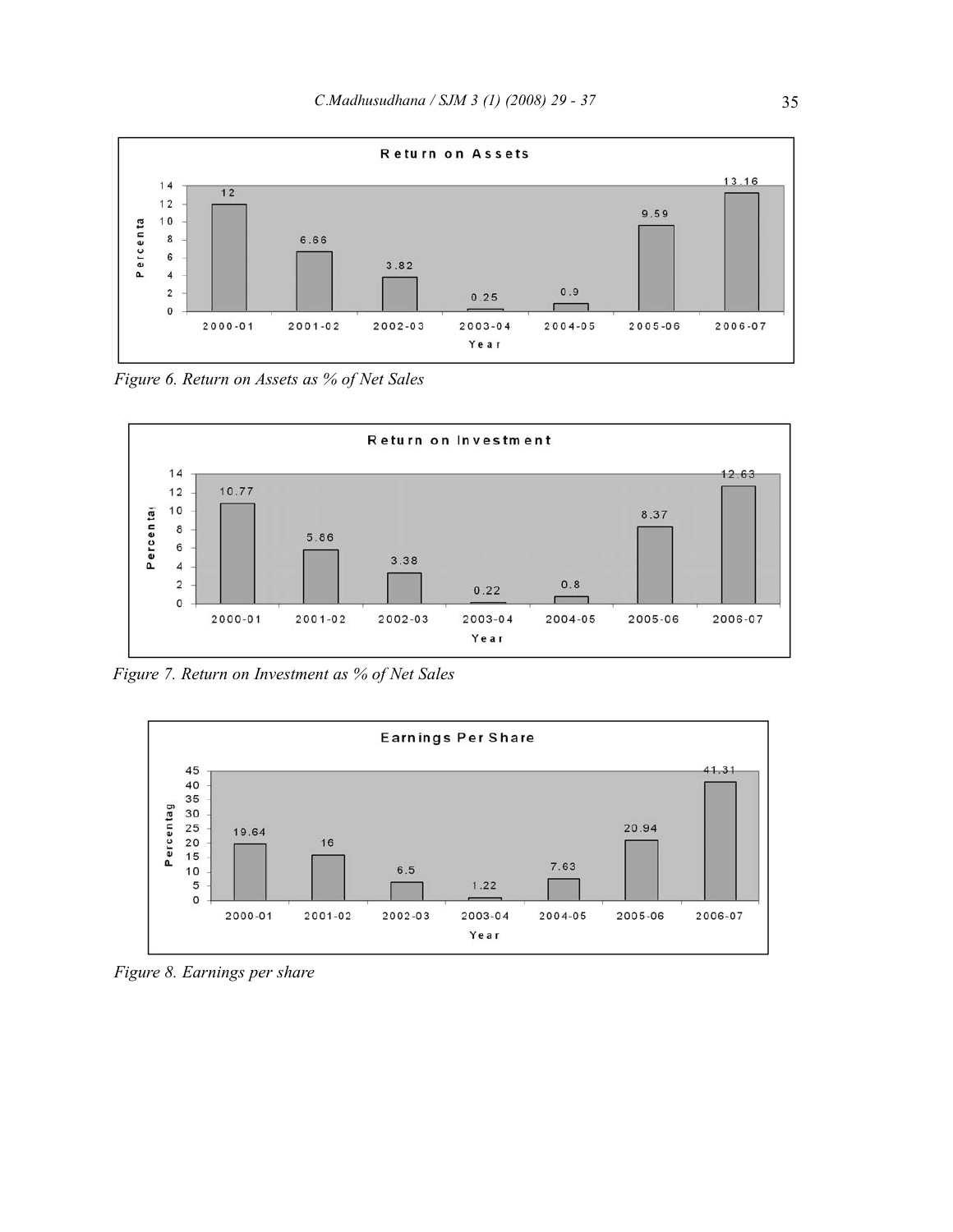### **6. INFERENCE FROM GRAPHS**

From the graphs it is observed that, the percentage values of the performance indicators are declining (except for Gross Profit as % of net sales) from the financial year  $2000 - 01$  to  $2003 - 04$ . The reasons for declination of these values are due to:

1. Increase in direct material cost, selling, general and administrative expenses

2. Operating Income has become even negative during the financial year 2003 – 04 because of the above reason

3. Poor working capital management

4. High inventory levels and hence low inventory turn over ratio

5. Variance between physical stock and record stock was significant

6. Long procurement lead times as major proportion of raw materials are imported

7. No tracking of consignments during transit (both for raw materials and finished goods to ware houses)

8. Not having vendor managed inventory system or adoption of JIT concept

9. Not having advance shipment notification and prior documentation before receipt of consignments at port

10. Not having hedging for imported raw materials (A class items) as well with customers regarding price protection

11. Gaps in demand management – no formal trade off between demand and supply. The variance between actual demand and forecast demand is significant.

12. No scientific approach to capture online/current demand and built it into planning and process review with marketing

13. Dispatch vehicle loading factor has not been improved

## **7. PRESENT DEVELOPMENT ACTIVITIES**

The firm has overcome some of the above mentioned deficiencies by taking appropriate operational decisions and improved its performance measures by refining the following:

1. By improving the sourcing and procurement strategies – staggered deliveries of imported raw materials (fortnightly deliveries).

2. By reducing inventory days of raw materials, WIP and Finished goods

3. By improving the inventory turn over ratio

4. By establishing ancillary units to produce sub contract items within the company premises

5. By improving vehicle loading factor for finished goods dispatch

6. By tracking positions of the dispatch vehicles

7. By adapting price escalation with one of its customers (railways) to take care of price fluctuations of batteries due to variations in the prices of major raw materials.

### **7. SCOPE FOR FUTURE DEVELOPMENT**

1. The firm can adapt RFID technology to trace its products during manufacture to find out actual status of work in process, finished goods inventory and during transit to ware houses. Also this technology helps in tracking input raw material containers in ships through global positioning system (Ashwani Kumar, 2007)..

2. Adaptation of hedging for both imported raw materials (lead alloys),